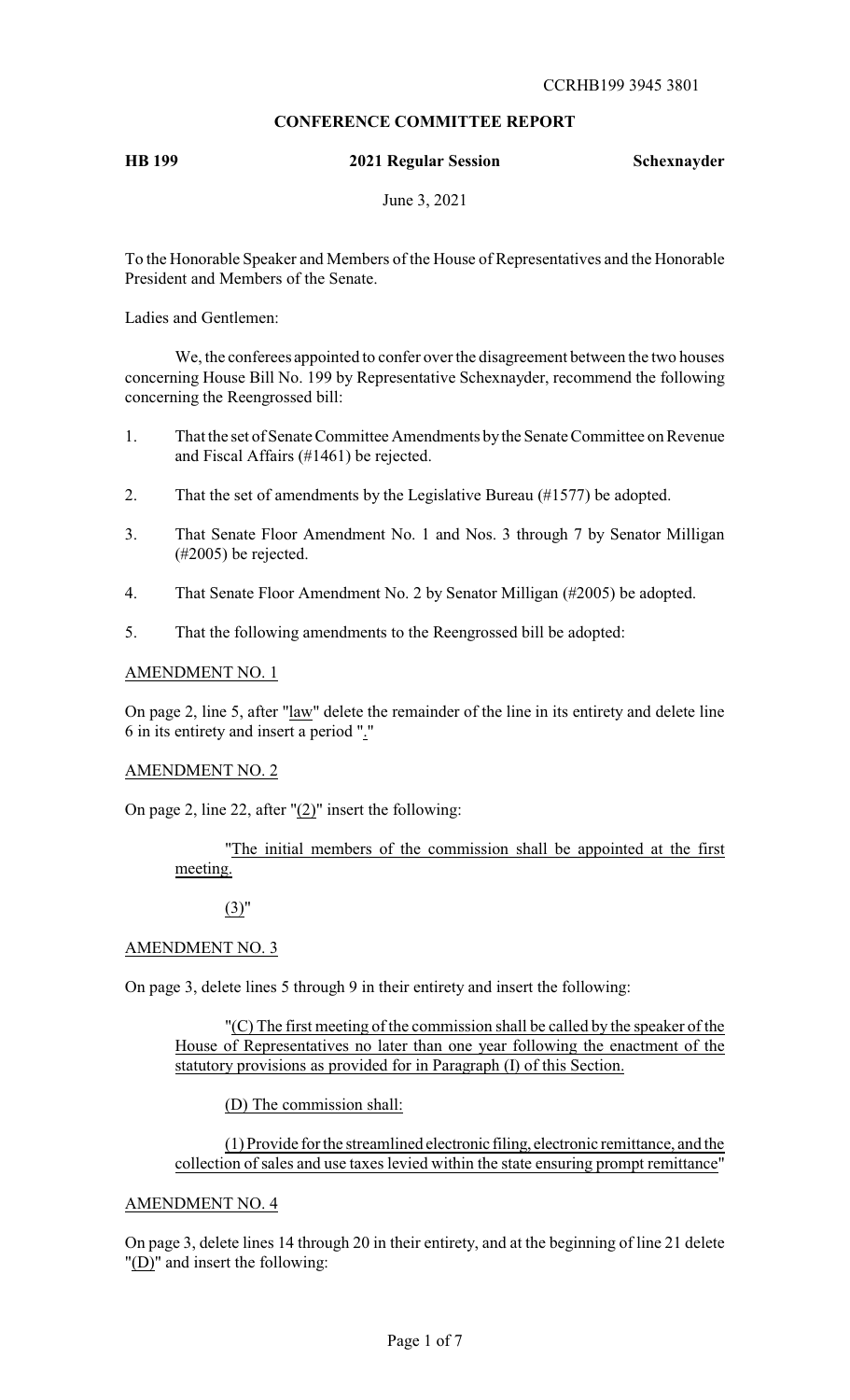"(2) Issue policy advice relative to sales and use taxes levied by all taxing authorities within the state.

(3) Develop rules, regulations, and guidance to simplify and streamline the audit process for sales and use taxpayers.

(E)"

## AMENDMENT NO. 5

On page 3, delete lines 25 through 27 in their entirety and insert the following:

"(F) One year following the first meeting of the commission, the Louisiana Sales and Use Tax Commission for Remote Sellers and the Louisiana Uniform Local Sales Tax Board shall be abolished."

## AMENDMENT NO. 6

On page 4, at the end of line 2, insert the following:

"When the Louisiana Sales and Use Tax Commission for Remote Sellers and the Louisiana Uniform Local Sales Tax Board are abolished:"

### AMENDMENT NO. 7

On page 4, at the beginning of line 3, delete "(2)" and insert "(1)"

### AMENDMENT NO. 8

On page 4, at the beginning of line 6, delete  $"(3)(a)"$  and insert  $"(2)"$ 

#### AMENDMENT NO. 9

On page 4, at the beginning of line 10, delete "(b)" and insert "(3)"

#### AMENDMENT NO. 10

On page 4, at the beginning of line 13 delete "(F)" and insert the following:

"(G) The adoption or amendment of any rule by the commission shall require a two-thirds vote of the members of the commission and shall be in accordance with the provisions of the Administrative Procedure Act.

(H)"

#### AMENDMENT NO. 11

On page 4, delete lines 16 through 18 in their entirety and insert the following:

 $T(I)(1)$  Absent the enactment of statutory provisions pursuant to Subparagraphs (D)(1) through (3) of this Section, local sales and use tax collection shall be as provided in Article VII, Section 3(B) of this Constitution and state sales and use tax collection and administration shall be by the Department of Revenue as provided by law.

(2) Any law enacting provisions pursuant to Subparagraphs (D)(1) through (3) of this Section shall require a two-thirds vote of the elected members of each house of the legislature. Beginning on the effective date of such law, the provisions of Article VII, Section 3(B) of this Constitution shall cease to be effective and shall be inapplicable, inoperable, and of no effect for the limited purposes of the commission's duties as set forth in Subparagraphs (D)(1) through (3) of this Section."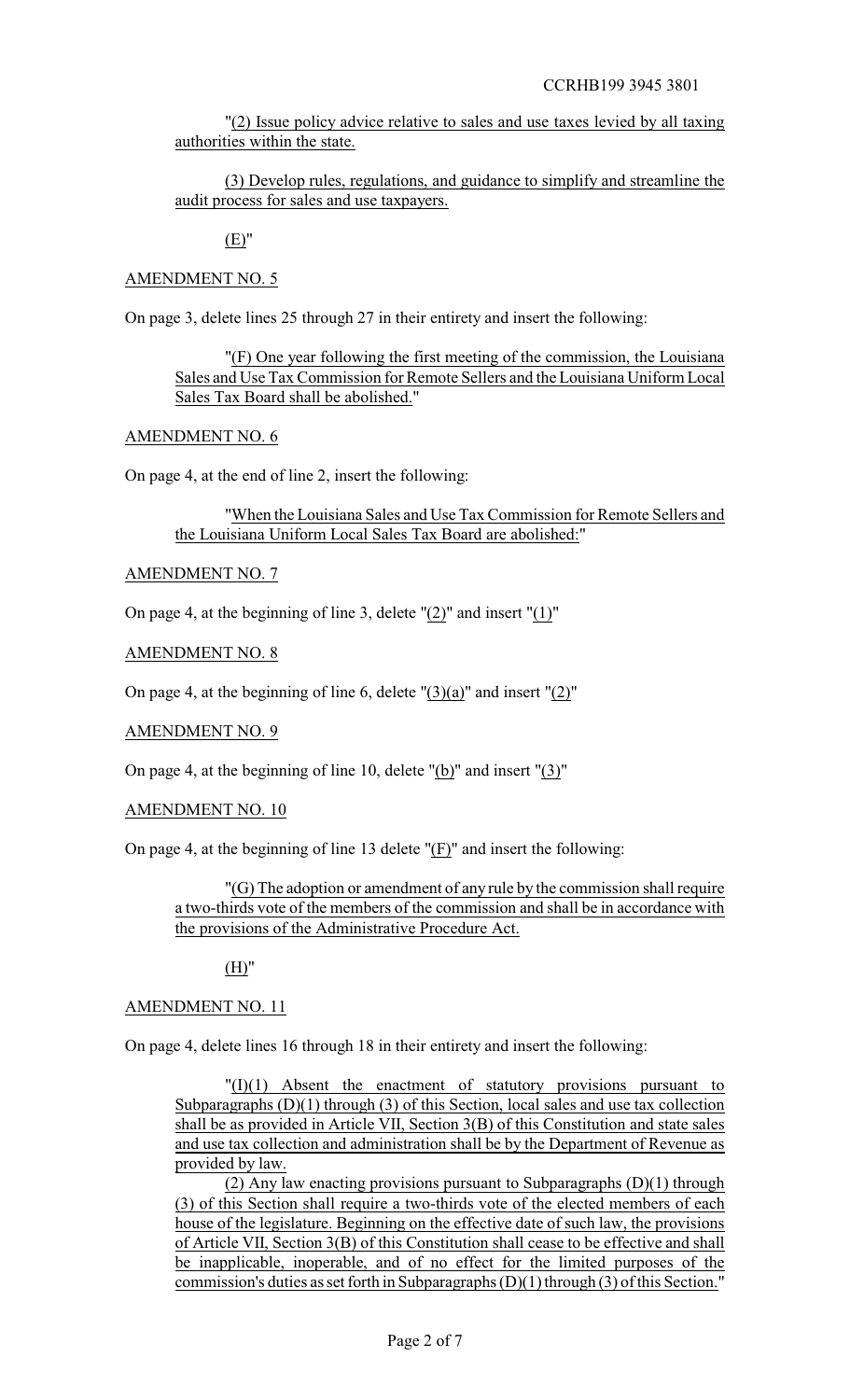# AMENDMENT NO. 12

On page 4, at the end of line 20, delete "November 8," and at the beginning of line 21, delete "2022." and insert "October 9, 2021. If the Act which originated as Senate Bill No. 149 of this 2021 Regular Session of the Legislature does not become effective and no statewide election is held on October 9, 2021, this proposed amendment shall be submitted to the electors of the state of Louisiana at the statewide election to be held on November 8, 2022."

## AMENDMENT NO. 13

On page 4, delete line 27 in its entirety and insert the following:

"streamlined electronic filing, electronic remittance, and the collection of sales and use taxes levied within the state by the"

### AMENDMENT NO. 14

On page 5, line 1, after "for the" and before "duties," delete "membership," and insert "funding,"

Respectfully submitted,

Representative Clay Schexnayder Senator Patrick Page Cortez

Representative Stuart J. Bishop Senator R. L. Bret Allain II

Representative Gerald "Beau" Alphonse Beaullieu, IV Senator Barry Milligan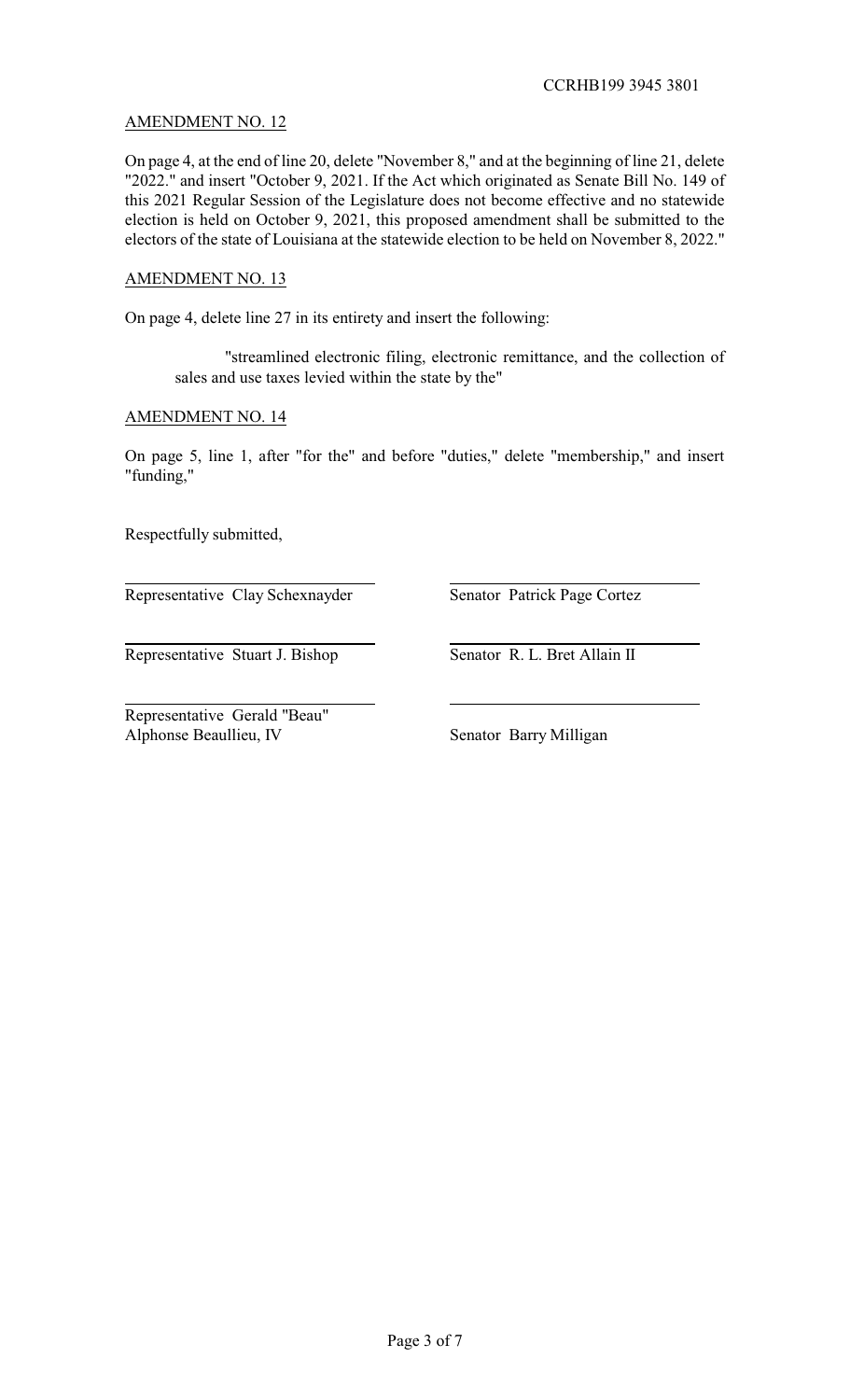#### DIGEST

The digest printed below was prepared by House Legislative Services. It constitutes no part of the legislative instrument. The keyword, one-liner, abstract, and digest do not constitute part of the law or proof or indicia of legislative intent. [R.S. 1:13(B) and 24:177(E)]

### **CONFERENCE COMMITTEE REPORT DIGEST**

**HB 199 2021 Regular Session Schexnayder**

## **Keyword and oneliner of the instrument as it left the House**

TAX/SALES & USE: (Constitutional Amendment) Provides for the State and Local Streamlined Sales and Use Tax Commission

### **Report adopts Senate amendments to:**

- 1. Require members of the commission to be confirmed by the Senate.
- 2. Make technical amendments.

### **Report rejects Senate amendments which would have:**

- 1. Added language providing that absent the enactment of statutory provisions providing for the streamlined electronic filing and remittance, the commission shall not be created and such collection and administration shall be as provided in present constitution.
- 2. Added language that required all administrative and operational rules of the commission to be adopted or amended in accordance with the provisions of the Administrative Procedure Act.
- 3. Added language that provided statutory provisions enacted pursuant to proposed constitutional amendment that provided for streamlined electronic filing and remittance of sales and use taxes levied bylocal taxing authorities shall supercede the provisions of present constitution for the limited purposes of filing returns and remittance of taxes to the commission by electronic methods.
- 4. Added language that stated absent the enactment of statutory provisions providing for the streamlined electronic filing and remittance the commission shall not be created and state collection and administration shall be by the Department of Revenue as provided by law.

#### **Report amends the bill to:**

- 1. Require the initial members of the commission to be appointed at the first meeting.
- 2. Require the first meeting of the commission to be called by the speaker of the House of Representatives no later than one year following the enactment of certain statutory provisions.
- 3. Require the commission to:
	- (a) Provide for the streamlined electronic filing, electronic remittance, and the collection of sales and use taxes levied within the state.
	- (b) Issue policy advice relative to sales and use taxes levied within the state.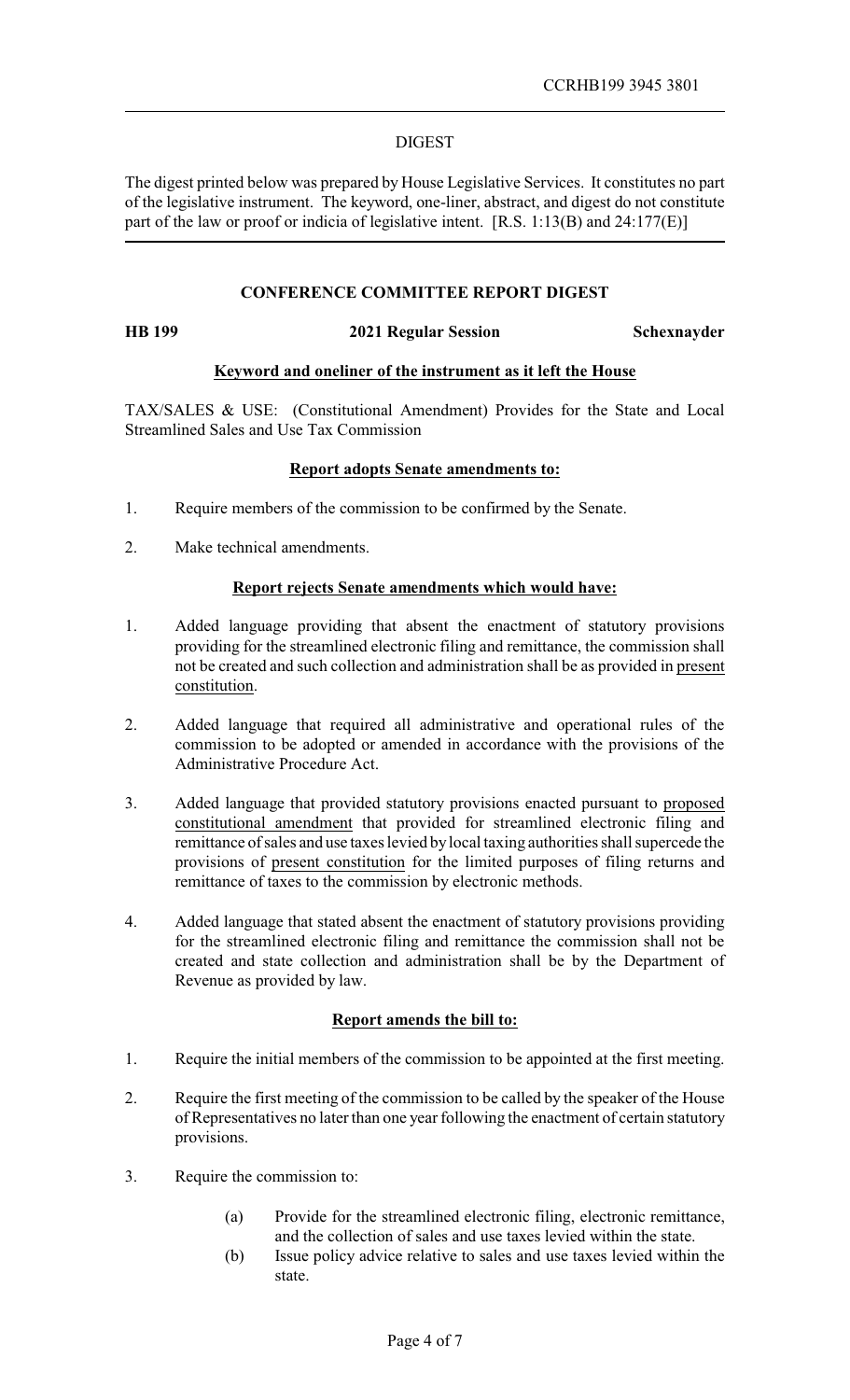- (c) Develop rules, regulations, and guidance to simplify and streamline the audit process for sales and use taxpayers.
- 4. Provide that one year following the first commission meeting, the Louisiana Sales and Use Tax Commission for Remote Sellers and the Louisiana Uniform Local Sales Tax Board shall be abolished.
- 5. Add language that provides that the adoption or amendment of any rule by the commission shall require a two-thirds vote of the commission and shall be in accordance with the provisions of the Administrative Procedure Act.
- 6. Add language that provides absent the enactment of statutory provisions pursuant to proposed constitutional amendment, local sales and use tax collection shall be as provided in present constitution and state sales and use tax shall be as provided in present law.
- 7. Add language that requires any law enacting provisions pursuant to proposed constitutional amendment shall require a two-thirds vote of the legislature and beginning on the effective date of such law the provisions of the present constitution shall cease to be effective and shall be inapplicable, inoperable, and of no effect for the limited purposes of the proposed constitutional amendment.
- 8. Add language which provides that if Senate Bill No. 149 of this 2021 Regular Session does not become effective and no statewide election is held on October 9, 2021, the proposed constitutional amendment shall be submitted to the electors of the state of Louisiana at the statewide election to be held on November 8, 2022.
- 9. Make technical changes.

# **Digest of the bill as proposed by the Conference Committee**

Present law authorizes the state to levy and collect taxes on the sale at retail, the use, the lease or rental, the consumption, and the storage for use or consumption of tangible personal property and on sales of services as defined by law.

Present constitution authorizes the governing authority of any local governmental subdivision or school board to levy and collect taxes on the sale at retail, the use, the lease or rental, the consumption, and the storage for use or consumption of tangible personal property and on sales of services as defined by law, if approved by a majority of the electors voting thereon in an election held for that purpose.

Present constitution authorizes a political subdivision to exercise the power of taxation under authority granted by the legislature.

Present constitution requires all political subdivisions which levy sales and use taxes within a parish to agree among themselves to provide for the collection of their taxes by a single collector or a central collection commission.

Proposed constitutional amendment creates the State and Local Streamlined Sales and Use Tax Commission (commission) as a statewide political subdivision.

Proposed constitutional amendment further provides the commission shall be comprised of eight members who shall be subject to Senate confirmation, as follows:

- (1) One member appointed by the La. School Boards Association, or its successor.
- (2) One member appointed by the La. Municipal Association, or its successor.
- (3) One member appointed by the Police Jury Association of La, or its successor.
- (4) One member appointed by the La. Sheriffs' Association, or its successor.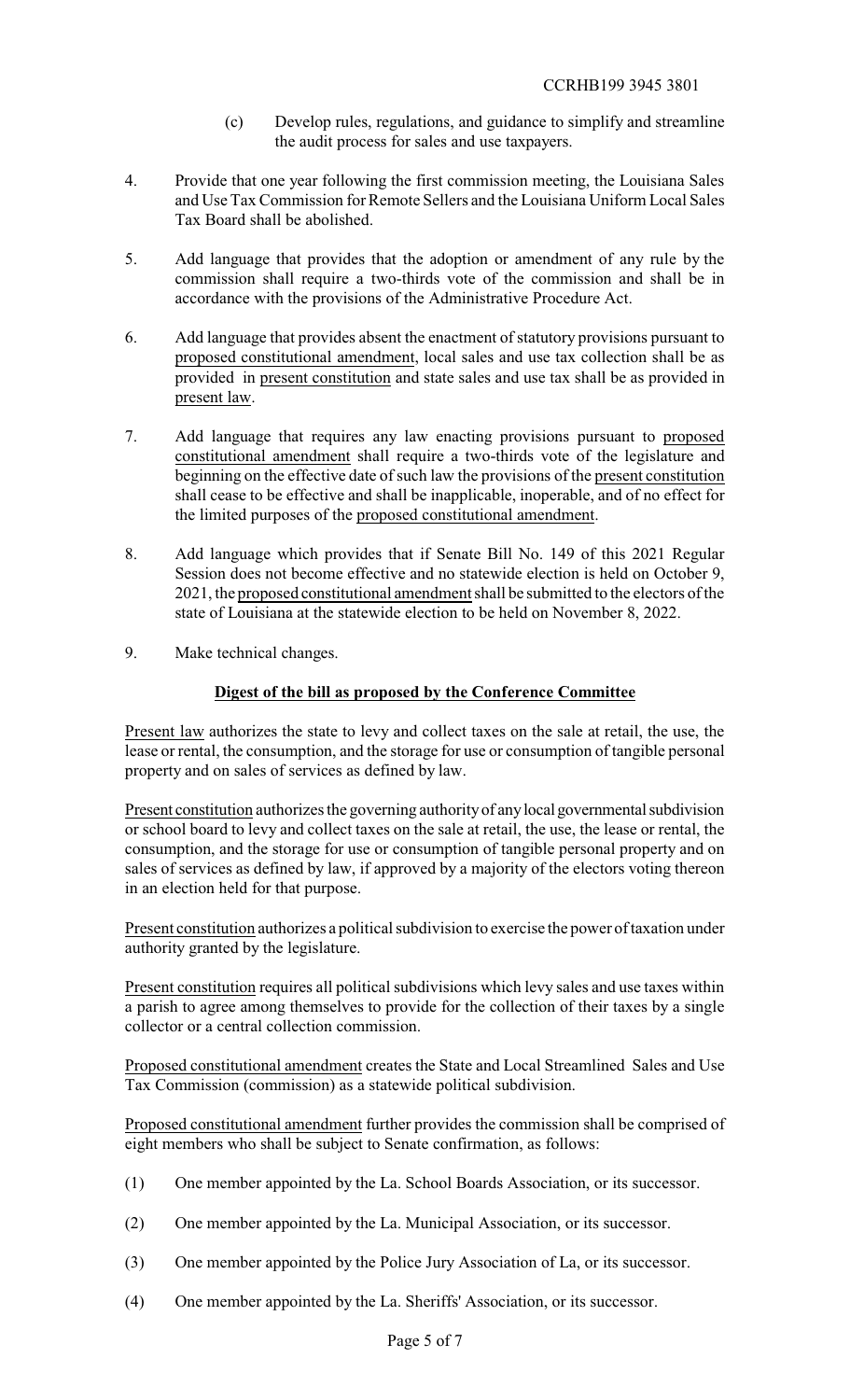- (5) The secretary of the Dept. of Revenue, or the designee of the secretary.
- (6) One member appointed by the governor.
- (7) One member appointed by the speaker of the House of Representatives.
- (8) One member appointed by the president of the Senate.

Proposed constitutional amendment provides that the initial members of the commission shall be appointed at the first meeting.

Proposed constitutional amendment requires the chairman and vice-chairman to be elected annually. Requires the first chairman of the commission to be a member referenced above in Paragraphs (1) through (4) and the first vice-chairman to be a member referenced above in Paragraphs (5) through (8). Further requires the following chairman to be a member referenced above in Paragraphs (5) through (8) and the vice-chairman to a member referenced above in Paragraphs (1) through (4). Requires the chairman and vice-chairman positions to rotate each year in this manner.

Proposed constitutional amendment provides that the first meeting of the commission shall be called by the speaker of the House of Representatives no later than one year following the enactment of certain provisions by the legislature.

Proposed constitutional amendment provides that the commission shall provide for streamlined electronic filing, electronic remittance, and the collection of all sales and use taxes levied within the state. Further provides for prompt remittance of all monies collected and specifies that monies collected shall be the property of the respective taxing authority.

Proposed constitutional amendment requires the commission to issue policy advice and to develop rules, regulations, and guidance to centralize and streamline the audit process for sales and use taxpayers.

Proposed constitutional amendment provides that the commission shall be funded by both state and local sales and use tax revenues considered by the commission to be reasonable and necessary costs of administration and collection of sales and use taxes.

Proposed constitutional amendment provides that one year following the first meeting of the commission, the La. Sales and Use Tax Commission for Remote Sellers and the La. Uniform Local Sales Tax Board shall be abolished.

Proposed constitutional amendment provides the powers, duties, functions, and responsibilities of these entities shall be transferred to the commission. Provides that any reference in law to the La. Sales and Use Tax Commission for Remote Sellers and the La. Uniform Local Sales Tax Board shall be deemed to apply to the commission. Further provides that all books, papers, records, actions, property, and employees of La. Sales and Use Tax Commission for Remote Sellers and the La. Uniform Local Sales Tax Board shall be transferred to the commission.

Proposed constitutional amendment provides that the adoption or amendment of any rule of the commission shall require a vote of two-thirds of the members and shall be in accordance with the provisions of the Administrative Procedure Act.

Proposed constitutional amendment requires a two-thirds vote of the legislature to enact all statutory provisions relative to the duties, funding, or obligations of the commission.

Proposed constitutional amendment provides that absent the enactment of any statutory provisions pursuant to proposed constitutional amendment, local sales and use tax collection shall be as provided for in the present constitution and state sales and use tax collection shall be as provided by law.